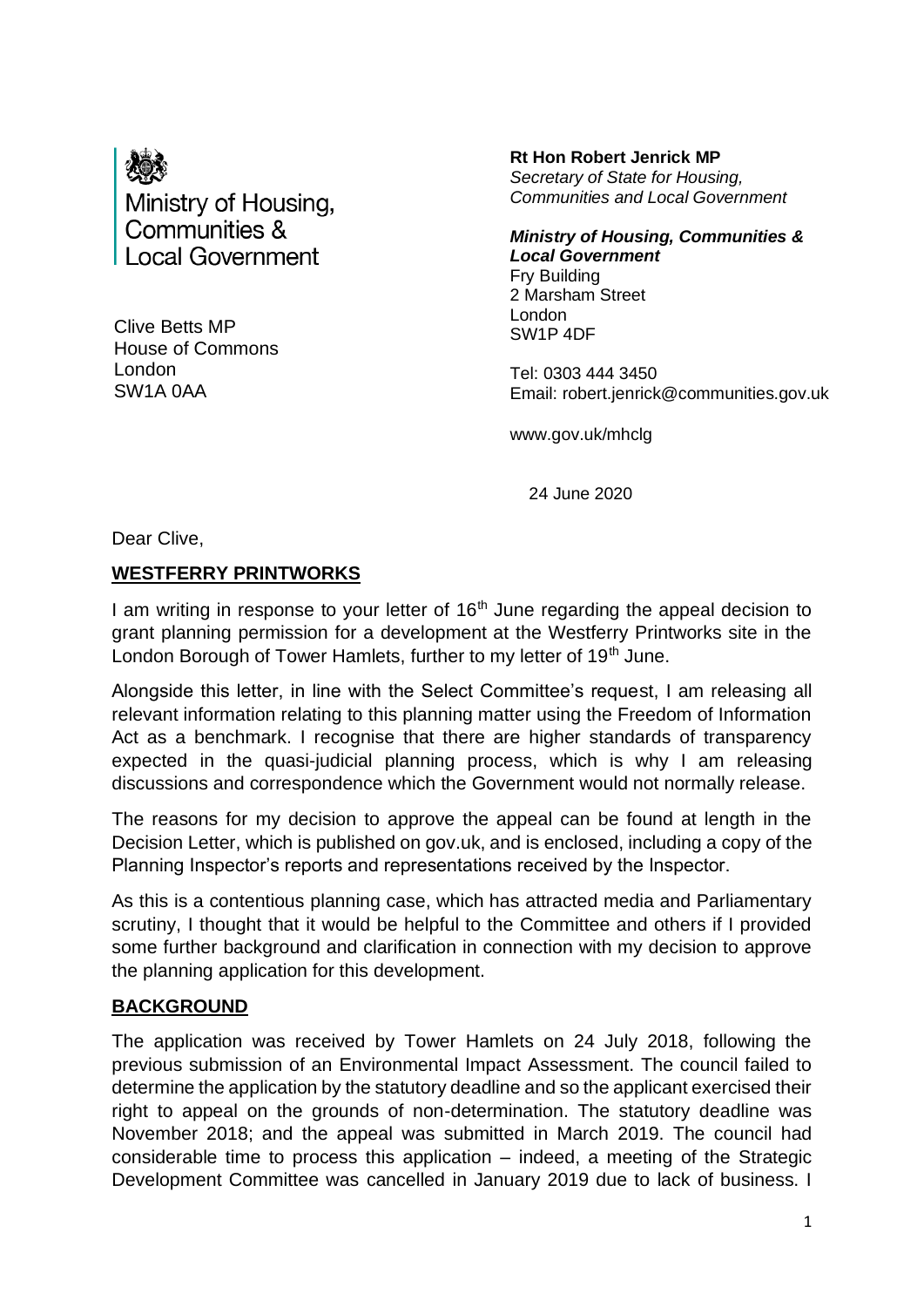would suggest the failure of the council should be a matter of further scrutiny, why six months after the validation of the planning application nothing had happened.

My predecessor, on the advice of officials, "recovered" the application for decision by Ministers in line with the published recovery criteria. A recovery means that a Minister is the final decision-maker in a planning appeal, taking the decision in place of the Planning Inspectorate. In this case, the application was recovered on 10 April 2019 because it involved proposals for residential development of over 150 units or on sites of over 5 hectares, which would significantly impact on the Government's objective to secure a better balance between housing demand and supply and create high quality, sustainable, mixed and inclusive communities.

It is disappointing that the council failed to meet its statutory requirements although that is not uncommon for this council. In the last five years, there have been 30 planning applications which have been decided at appeal because of nondetermination by the council.

The Department therefore followed the usual procedure of appointing a Planning Inspector to prepare a report for the Secretary of State. That report was submitted to the department on 20 November 2019.

## **THE DECISION**

Upon my reappointment as Secretary of State after the General Election, I received advice on seven planning cases for decision. I decided six of them swiftly but sought further advice with respect to Westferry, given its complexity.

My officials provided further advice over the subsequent weeks on a number of key elements of the case, such as the number of affordable homes, the local heritage impact on Greenwich (including, at my request, providing mock-up images from the inquiry documents for my review) and the impact upon the local sailing club. This was a thorough decision-making process, approached with an open mind, with no question of bias. I read the Inspector's Report and representations from parties, including a letter I had received from the Mayor of Tower Hamlets.

My reasons for approving the application are set out at length in the Decision Letter, but were in summary:

- 1. That the benefit to the people of Tower Hamlets and London of the additional housing (1,524 homes), a new school and other amenities and the economic benefits (in terms of jobs) of a very significant development outweighed the concerns expressed about the height and design of the towers, important though I consider design to be.
- 2. This revised scheme would have more than doubled the number of affordable homes from a prior consented scheme to 282. These homes would be in one of the most deprived boroughs in London, itself a city suffering from an acute shortage of affordable housing, and this was urgently needed. If the application were declined, it was unclear that would result in new proposals for affordable housing. Indeed, the applicant might revert to the original consented scheme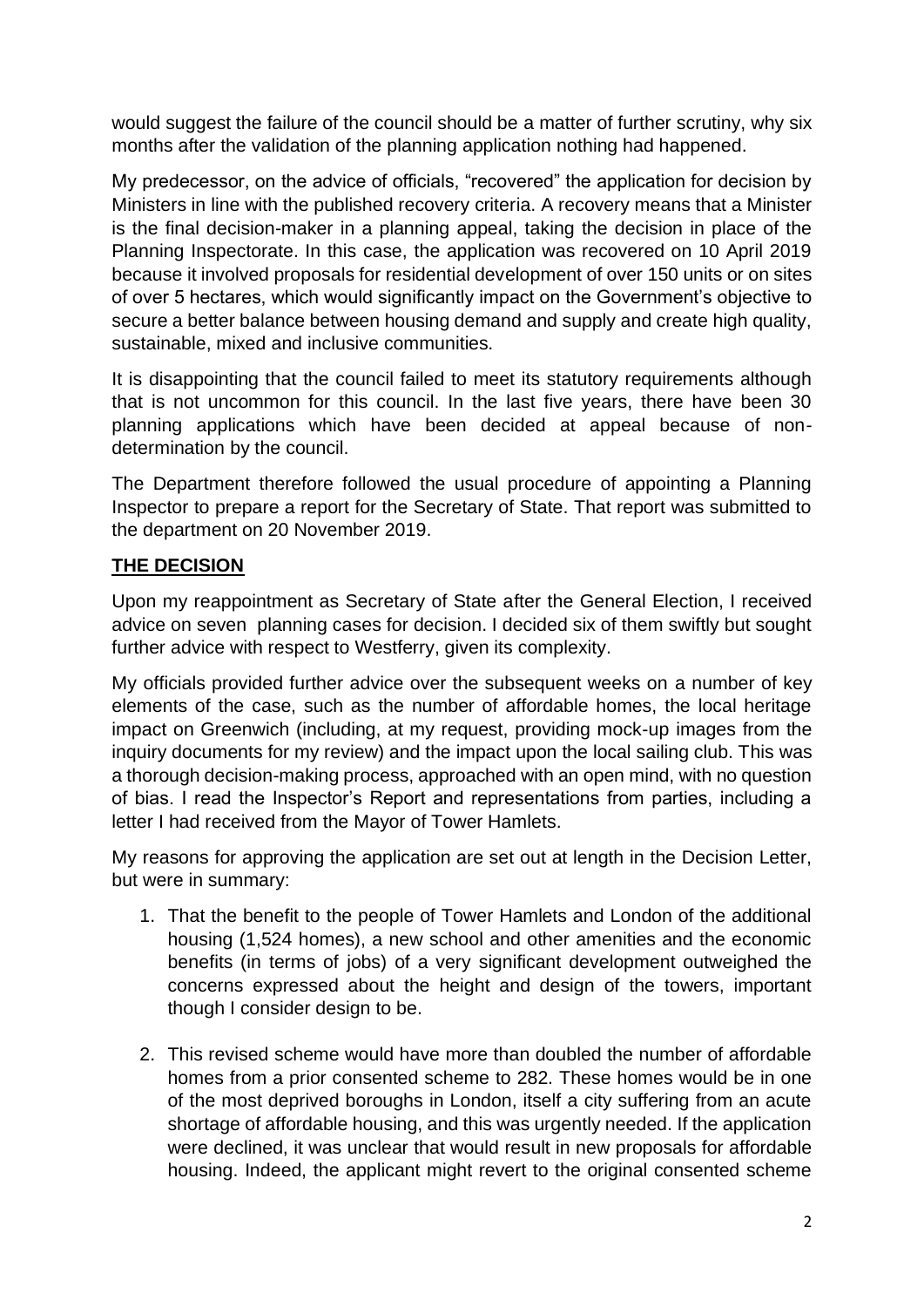with 142 fewer affordable homes, or the project would be further delayed with none coming forward at all in the foreseeable future – to the benefit of no one.

3. That the heritage impacts, such as the views of Greenwich were, in my opinion, outweighed by the benefits above, given the number of other existing and consented high rise buildings already in that part of the Isle of Dogs and visible from Greenwich. My personal interest in heritage preservation is well known and so I did not take this lightly.

More broadly, the scheme aligned with my well-documented view that there is a huge generational challenge to build more homes, of all types and tenures, particularly in London where home building targets have been consistently missed in recent years and that in order to meet that challenge we should seek to build where appropriate on brownfield land in urban areas. I also believe that, in general, tall buildings should be encouraged in areas of pre-existing high densification, such as the Isle of Dogs. This was an argument I made in responding to the Mayor of London's draft London Plan.

It is not unusual for Secretaries of State to come to a different conclusion to that of a local authority. Of course, in this case one reason the application came before me was because Tower Hamlets had failed to determine it themselves, in breach of their statutory duties.

Neither is it unusual for Secretaries of State to disagree with the recommendations of Planning Inspectors. Indeed, my predecessors have done so in approximately 20% of cases reviewed in the past three years.

It is important to underline the point that this is a democratic check and balance: decisions being taken by Ministers who are accountable to the public and to Parliament. Indeed, since 2010, the Government through the Localism Act 2011 has intentionally increased the number of planning decisions that are made by Ministers rather than by unelected quangos. Constitutionally, Ministers take, and carefully consider, advice from officials. The decision is for Ministers to take, based on this advice.

Such practices are in line with those of previous administrations – including under the last Labour Government.

In the last three years, 14 substantive decisions have been made by Ministers in disagreement with the recommendation of the Inspector. In all cases, this process is transparent, as both the original Inspector's report and the Secretary of State's reasoning are published on gov.uk.

Challenges to decisions are not uncommon either. In the last three years there have been 26 challenges to planning casework decisions made by MHCLG Ministers. Of those, 16 were withdrawn or successfully defended, eight were conceded or lost, and two are yet to be concluded. My decision on the Westferry planning application was also consistent with the other decisions I have taken, such as: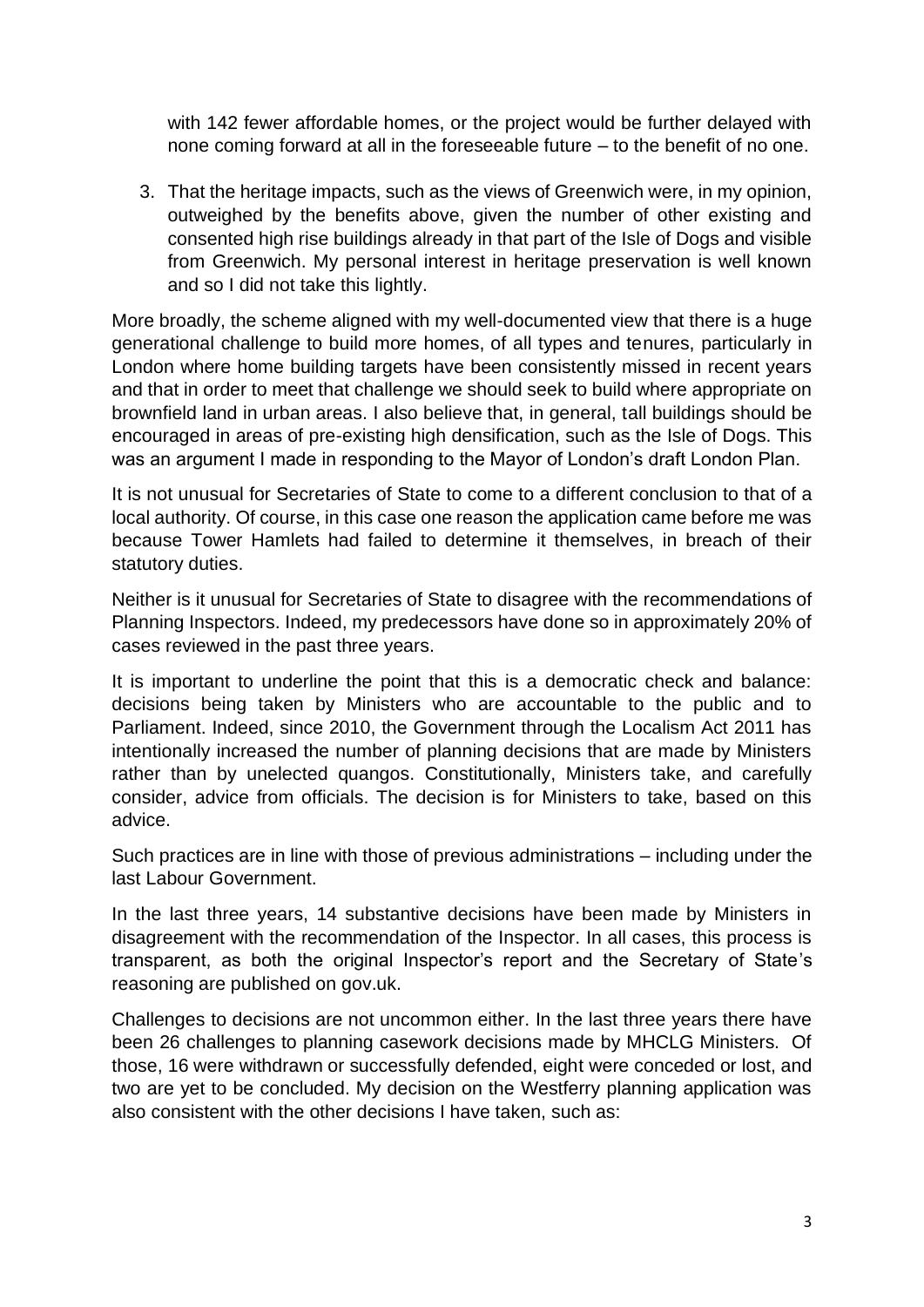- 1. In March 2020 I instructed South Oxfordshire District Council to adopt their Local Plan for 22,775 homes (2011-2034);
- 2. In March 2020 I approved plans for 400 homes in Newmarket, West Suffolk. Newmarket Town Council opposed the development (the District Council approved);
- 3. In April 2020 I approved plans for 150 dwellings at Long Melford, Suffolk. Babergh District Council had failed to determine the application; and
- 4. In April 2020 I approved plans for a 200-home development in Tiptree, Essex. Colchester council had originally refused permission.

In regards to the Westferry application, I am aware that there is some local opposition. I am a former resident and worker of Tower Hamlets and know and appreciate the area.

However, most planning decisions that fall to the Secretary of State are by nature, highly contentious, frequently complex and sometimes quite subjective. There is no escaping that reality. Furthermore, the local authority had an opportunity to make a determination on the application but had failed to do so, knowingly passing the difficult decision to the Secretary of State.

As you note in your letter, at the same time as considering Westferry, I also considered another application which was before Tower Hamlets, the development of the former Whitechapel Bell Foundry (where Big Ben was cast), and decided to call it in for a public inquiry to be held later this year.

In that case, my decision to call the application in was welcomed by local heritage campaigners and the local Member of Parliament. As my record shows, I make each planning decision on the facts of that case.

## **TIMINGS OF THE DECISION**

This was a long-standing application, the determination of which had been delayed by Tower Hamlets failure to meet the statutory deadline and the resulting necessity of appeal to the Secretary of State.

It is my stated policy objective to seek to speed up the planning process and having been returned to Parliament with a mandate to do that, I was keen to see this, like other decisions, to be made thoughtfully, but swiftly. Indeed, of the seven planning decisions presented to me upon my appointment and described by the department as "urgent", this is the one that took the longest time for me to determine.

I was aware that Tower Hamlets was due to adopt their new local plan on or around 15 January and that this included a Community Infrastructure Levy (CIL) schedule.

This was well known, in the public domain, reported widely and had been in train for many months.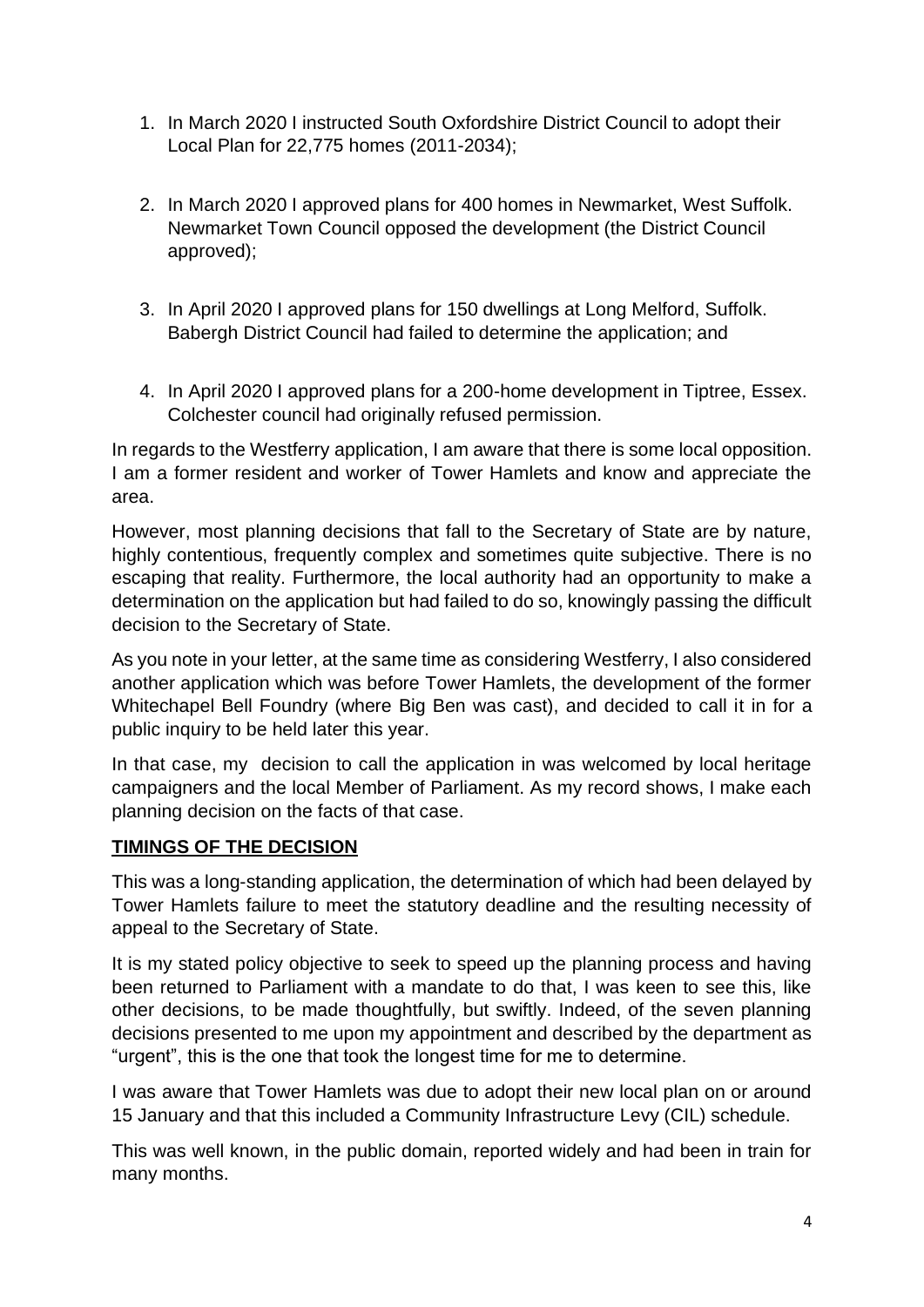The first advice that I received from my officials on this matter, provided on my return to the department following the General Election noted that if I chose to approve the application then timing was a legitimate consideration and "to avoid delay we will seek to issue before the council adopts a new local plan on 15 January 2020. This will require a decision by 7 January … [and the council] … anticipate adopting the Plan, which includes a CIL charging schedule, by 15 January 2020." Officials routinely draw Minister's attention to live and local issues such as this – for example whether local plans are about to be adopted, and the views of local MPs where they raise material planning issues (the local MP had not made a representation to me, for or against, in this case).

The timing and effect of a pending new Tariff under the Community Infrastructure Levy is a valid material consideration that a decision-maker may take into account. A new tariff may have an effect on the viability of a planning application, or the likelihood that the development will be built out in good time. Previous delays or maladministration may also be relevant in that consideration. For example, in 2012, delays caused in the internal processing of paperwork in the department on a planning case for the Thameslink rail development meant that the Thameslink scheme would be subject to a new Community Infrastructure Levy rate, making the financing of the scheme unviable. In that case Planning Ministers felt it important that the case was promptly processed to avoid this effective financial penalty, given the delays were not the fault of the applicant. This direction by Ministers was later scrutinised and upheld by the courts in a subsequent judicial review in the High Court

In the Westferry case, the Planning Inspector's Report also noted that if the decision was taken after the adoption of the new local plan and CIL schedule, the viability of the scheme might be compromised, an argument that had been made by the developer. In doing so there was no bias in favour of the developer, but a perfectly legitimate interest in making a decision, one way or the other, prior to the material change that was due to occur on 15 January. To characterise it otherwise is entirely wrong. Any personal financial benefit for the parties involved in the development played absolutely no part in my consideration of the application, or the time scale for approving it: the decision was restricted to the consideration of the material considerations in the planning system.

It has been suggested that I made the decision on the eve of Tower Hamlets' adoption of their new local plan. That is not the case. I first received advice on this before the Christmas recess, and considered the further advice that I had requested over the Christmas period. I initially indicated on 28 December 2019 that I was minded to approve the application after reviewing these documents and confirmed this decision in a meeting with officials, on 6 January 2020, where we discussed a number of planning cases.

The decision letter from the department was sent on 14 January.

Again, it should be noted that the applicant made their original planning application in 2018. There is a manifest unfairness for any applicant to be financially disadvantaged because of maladministration by a local planning authority (failing to consider the application within statutory deadlines). It would be against public law principles of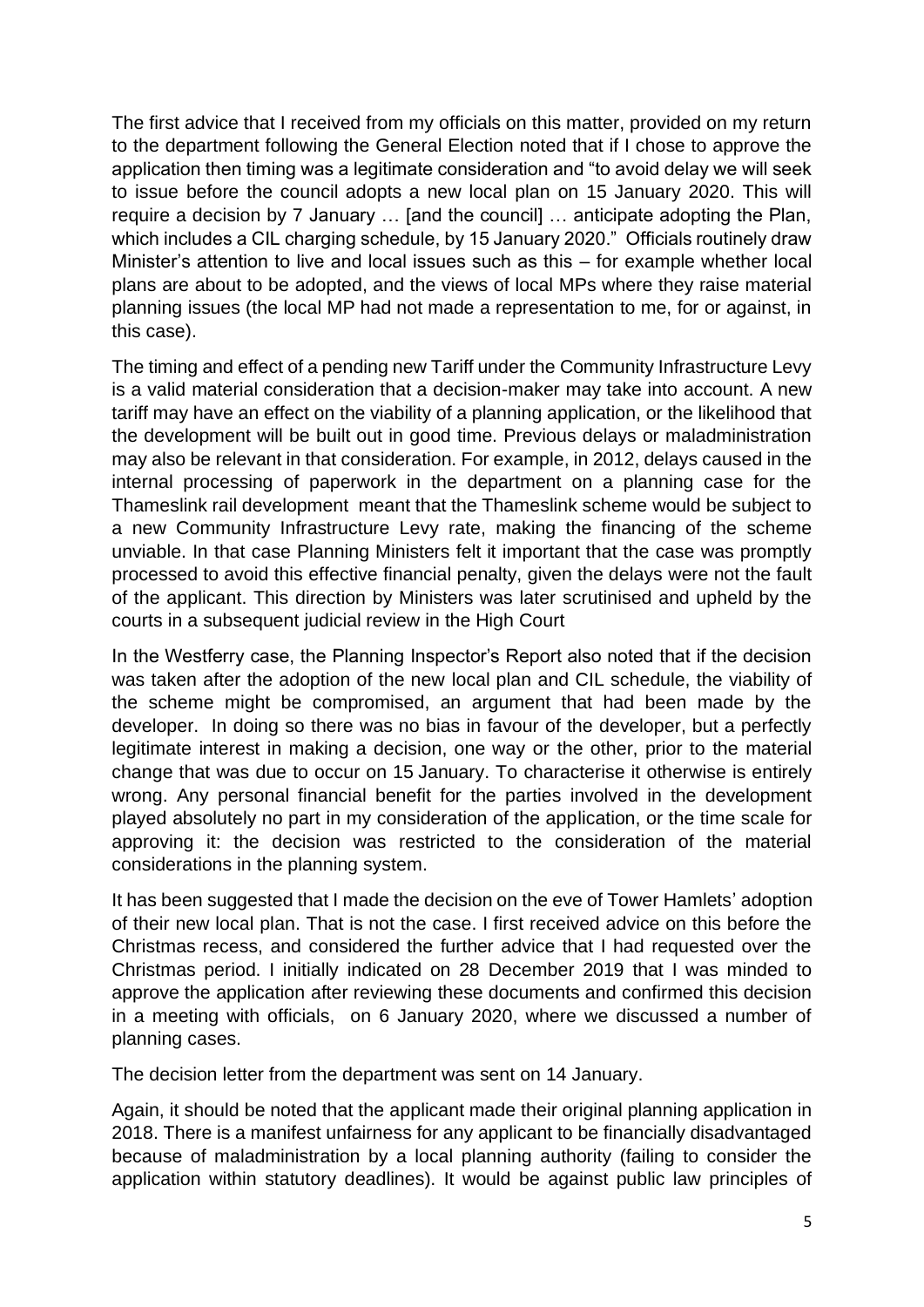natural justice and fairness for a public authority to benefit financially by deliberately slowing down planning applications. Planning is a quasi-judicial process: justice delayed is justice denied.

## **CONSERVATIVE PARTY EVENT**

It is a matter of public record that I was seated on the same table as the applicant and his associates, Richard Martin and representatives from Mace, at a Conservative event in November of last year, during the General Election campaign. I attended at the invitation of the Conservative Party, as Ministers of the governing party do. I was not aware of seating plans, or the developer's attendance, prior to arriving at the venue. Conservative Central Headquarters had sent a copy of the seating arrangements to my special advisers on their departmental email account, which they had no access to as they had resigned on  $6<sup>th</sup>$  November to work on the General Election Campaign, and therefore (rightly) had no access to no departmental IT. I therefore had no prior knowledge of the seating arrangements. Had I been aware, and realised that planning might be raised, this would have been helpful in allowing me to be clearer from the start that I would not discuss the live case at the dinner.

This was the first time I had met Mr Desmond. He raised the application and has publicly said that he recalls showing me an extract of the scheme's promotional video and says I watched it for a few moments before interrupting him. He also mentioned the impending adoption of the new Local Plan, which I was already aware of. I informed him that it would not be appropriate to discuss the matter of his planning application and the conversation moved on to other topics. At some point before departing he invited me on a site visit. In the normal way I mentioned to the department that I would like advice on the matter should I be reappointed after the General Election. I was in the office periodically as I was responding to winter flooding in my role as Secretary of State, although I did not take any planning decisions at this time due to purdah. On my first full day in the office after my reappointment, I told my private office that I had met Mr Desmond at the dinner, that he had raised the application and that I said I could not discuss it. An earlier email chain from Mr Desmond's office referencing the dinner and requesting a site visit was also discussed.

I would observe that all decision-makers in the planning process (from councillors to Ministers) receive unsolicited oral and written representations from time to time. Advice given to all is to ensure that any final decision is made with an open-mind, based on the material considerations of the case, in light of all the material evidence and formal representations. This was the case here.

It would be perverse if any decision-maker was barred from taking a decision because of any unsolicited representation (for example, a councillor who was stopped in the street and asked about a planning application for a household extension, being barred from sitting on that case in a Planning Committee). Indeed, Section 25 of the Localism Act 2011 also clarified the law on pre-determination in planning – precisely to protect decision-makers from over-zealous application of the planning rules. Such a rebalancing was welcomed by councillors across the political spectrum.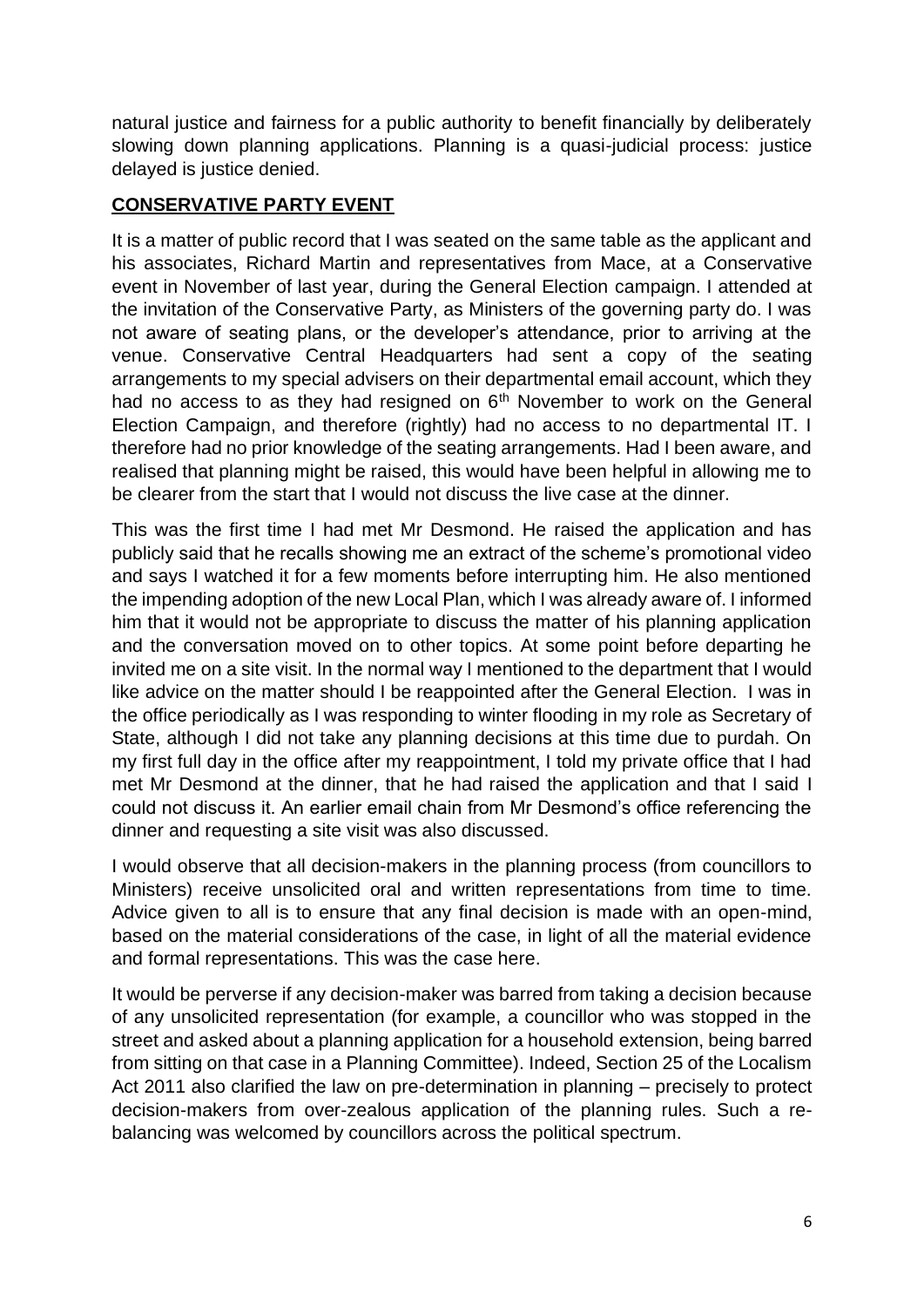# **CONTACT WITH APPLICANT AND THE COUNCIL**

I received a number of text messages from Mr Desmond following the dinner on 18 November 2019. For full disclosure, I have included a transcript of these messages with this letter. As the transcript demonstrates, I refused to discuss the matter. His messages played no part in my decision-making process. He also tried to contact me by phone, but I did not answer his calls.

I made very clear in reply to Mr Desmond that I would not discuss the matter:

"As Secretary of State it is important not to give any appearance of being influenced by applicants of cases that I may have a role in or to have predetermined them and so I think it is best that we don't meet until after the matter has been decided, one way of [sic] another - and I can't provide any advice to you on that, other than to say that I will receive advice from my officials after the general election assuming I remain in office and will consider it carefully in accordance with the rules and guidance."

I mentioned to my private office that I had been in contact with Mr Desmond by text and had made clear that I would not discuss the matter. I was not asked to share the content of those texts at the time nor were any concerns raised.

It is not unusual for a Secretary of State in MHCLG to be contacted by house builders, developers, planners, council leaders or others involved in the planning process. It happens all the time, as I am sure that former housing secretaries will attest.

The Mayor of Tower Hamlets had also contacted me making representations about the application and asking for a site visit.

Site visits are usually permitted in the Department's planning propriety guidance (subject to advice on how the site visit should be conducted), and I indicated that I would in principle accept Mr Desmond's invitation, as the email chain I have released demonstrates.

While I initially thought it would be a way of considering the local concerns at the site in person for myself, I swiftly concluded against. I discussed this suggestion further with officials during my first full day back in the office after the General Election. They explained that while a site visit was possible in some circumstances, they would tend to advise against proceeding with site visits as a general matter of course with all planning applications.

On that basis, neither request was taken up.

Whilst this situation, I believe, has been politicised by the Opposition , I do appreciate the strong argument that things could and should have been handled in a different manner.

On reflection, I would not have exchanged numbers given the live planning matter, but at the time I considered the matter closed as I have clearly told Mr Desmond I could not and would not discuss it. I regret that that action has created such difficulty, even though neither the dinner nor his messages had any bearing on my decision whatsoever. The dinner, and the contact that followed, has allowed for baseless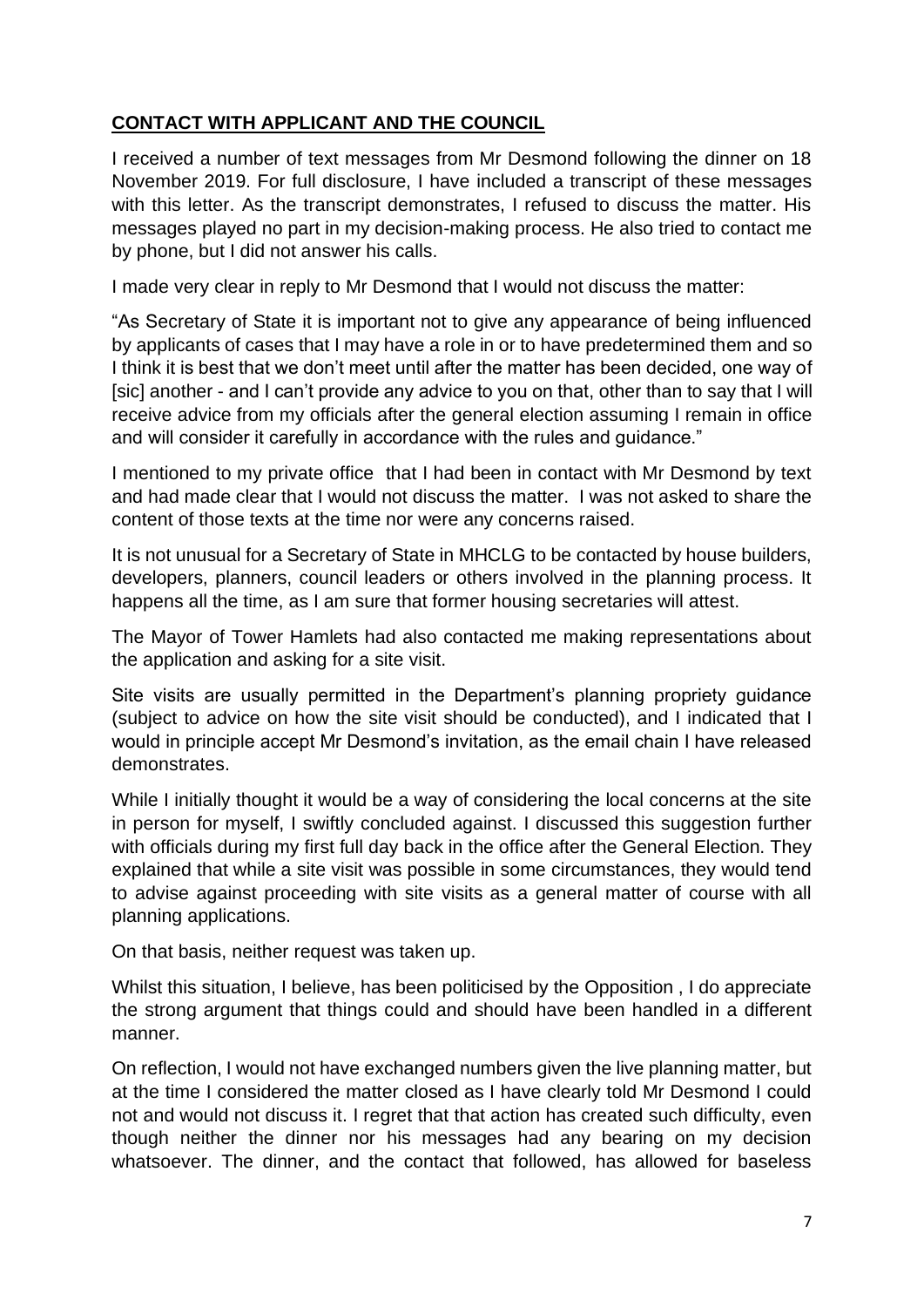innuendo and false accusations to be spread. I consider later in this letter how lessons can be learnt for the future.

# **SEPARATION WITH POLITICAL PARTIES**

There is no question here of any individual influencing Government decisions by virtue of any donations they may give to the Party or their attendance at Party events, and it was certainly not the case here. There is a complete separation between Ministers and donations to political parties. It has been mentioned in the press that Mr Desmond made a £12,000 payment to the Conservative Party on 28 January 2020. The Conservative Party has subsequently confirmed that this was for a number of tickets to a Conservative social event.

The first I knew of this payment was when it was reported in the press in June 2020, after being included in the most recent First Quarter Electoral Commission returns. Donations to the Conservative Party are properly and transparently declared to the Electoral Commission, published by them, and comply fully with the law.

Thanks to that transparency, I would observe that the Labour Party also reported donations from those with property interests in the same quarter. Indeed, Mr Desmond previously made a significant donation to the Labour Party under the last Labour Government – that is his right as a private citizen on the UK electoral roll.

# **LEGAL CHALLENGE**

It is important to set out the process that led to all sides agreeing to redetermine the planning application. When I informed my department of the contact with the developer immediately upon my reappointment, I made clear that I told Mr Desmond that I was unable to discuss the matter, as is required by the Planning Propriety Guidance. At no point did any officials in my Department advise me to recuse myself from the decision or ask for further information. Had I been advised to do so, I would have done.

When the department were challenged in court, my intention was to robustly defend the decision we had taken. However, the advice to me stated that the timing of the decision and extent of contact with the developer meant it was possible that the case would be lost on the grounds of *perception* of bias, even though there was no bias in the decision making process at any stage. I hope the documentation I have released today explains this dilemma – there was no bias, no favours, no special treatment. But an independent observer might infer that there was an appearance of bias.

Upholding the integrity of the planning system was my priority. I did not wish for there to be any inference of bias due to the timing of the decision, nor an unnecessary and lengthy legal case at the cost of the taxpayer. I requested that the decision be taken afresh in the usual way, thereby guaranteeing the complete integrity of the planning system in the eyes of all concerned. That was agreed by all parties, including Tower Hamlets Council, the developer and the Mayor of London. The judge accepted this, and the case was closed. Such re-determinations do happen from time to time, and reflect the quasi-judicial nature of the planning process.